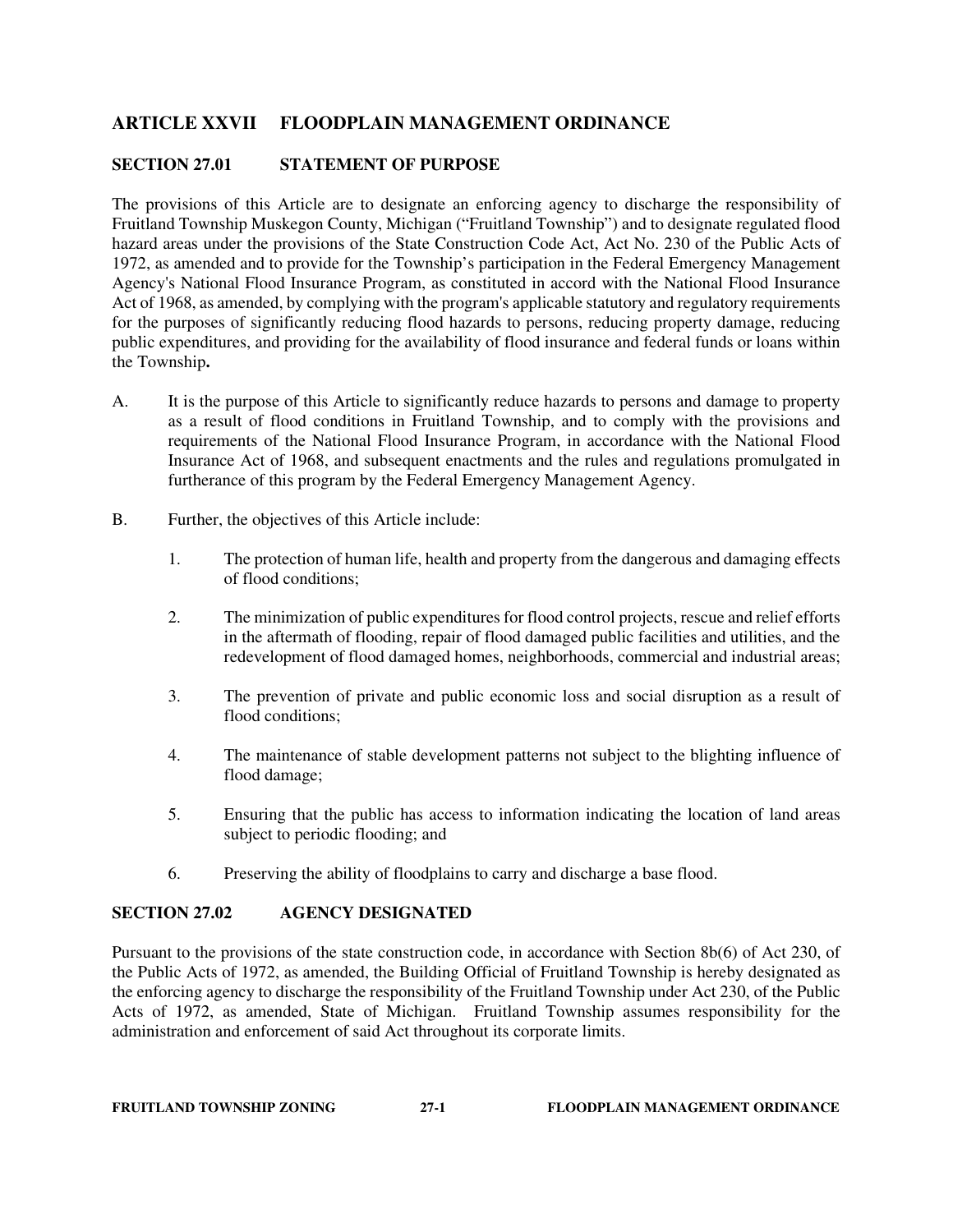# **SECTION 27.03 CODE APPENDIX ENFORCED**

Pursuant to the provisions of the state construction code, in accordance with Section 8b(6) of Act 230, of the Public Acts of 1972, as amended, Appendix G of the Michigan Building Code shall be enforced by the Fruitland Township Building Official.

# **SECTION 27.04 DELINEATION OF THE FLOOD HAZARD AREA ZONE**

- A. The provisions of this chapter shall apply to all areas of special flood hazards within the jurisdiction of the Township.
- B. The areas of special flood hazard identified by the Federal Emergency Management Agency Flood Insurance Study entitled "Muskegon County, Michigan (All Jurisdictions)" dated October 7, 2021, with an accompanying flood insurance rate map, panel number(s) 26121CINDOB, 26121C0018E, 26121C0019E, 26121C0038E, 26121C0106E, 26121C0107E, 26121C0108E, 26121C0109E, 26121C0117E, 26121C0130E, and 26121C0136E, effective October 7, 2021 and 26121C0039D, 26121C0141D effective July 6, 2015 are adopted by reference and made a part of this Article as if fully set forth herein for the purposes of administration of the Michigan Building Code, and declared to provide the contents of the "flood hazards" section of Table R301.2(1) of the Michigan Residential Code. The flood hazard area zone shall overlay existing zoning districts delineated on the official Fruitland Township Zoning Map. The boundaries of the flood hazard area shall coincide with the boundaries in the Flood Insurance Study entitled "Muskegon County, Michigan (All Jurisdictions)" dated October 7, 2021, with the accompanying map panels referenced above all of which are adopted by reference, appended and declared to be a part of this Ordinance and available for review upon request at the Fruitland Township Clerk's office. The term flood hazard area as used in this Ordinance shall mean the flood hazard area zone.
- C. Where there are disputes as to the location of a flood hazard area boundary, the Zoning Board of Appeals shall resolve the dispute in accord with Section 19.03 of the Fruitland Township Zoning Ordinance.
- D. In addition to other requirements of this Ordinance applicable to development in the underlying zoning district, compliance with the requirements of this Article shall be necessary for all development occurring within the flood hazard area. Conflicts between the requirements of this Article and other requirements of this Ordinance or any other ordinance shall be resolved in favor of this Article, except where the conflicting requirement is more stringent and would further the objectives of this Article to a greater extent than the requirements of this Article. In such cases, the more stringent requirement shall be applied.

### **SECTION 27.05 DEVELOPMENT PERMIT**

A. Development, meaning any man-made change including the erection of structures, additions to existing buildings, installation of septic systems**,** placement of manufactured homes, filling or grading within a flood hazard area shall not occur except upon issuance of a zoning compliance permit in accord with the requirements of Section 20.06 of the Fruitland Township Zoning Ordinance and the following standards: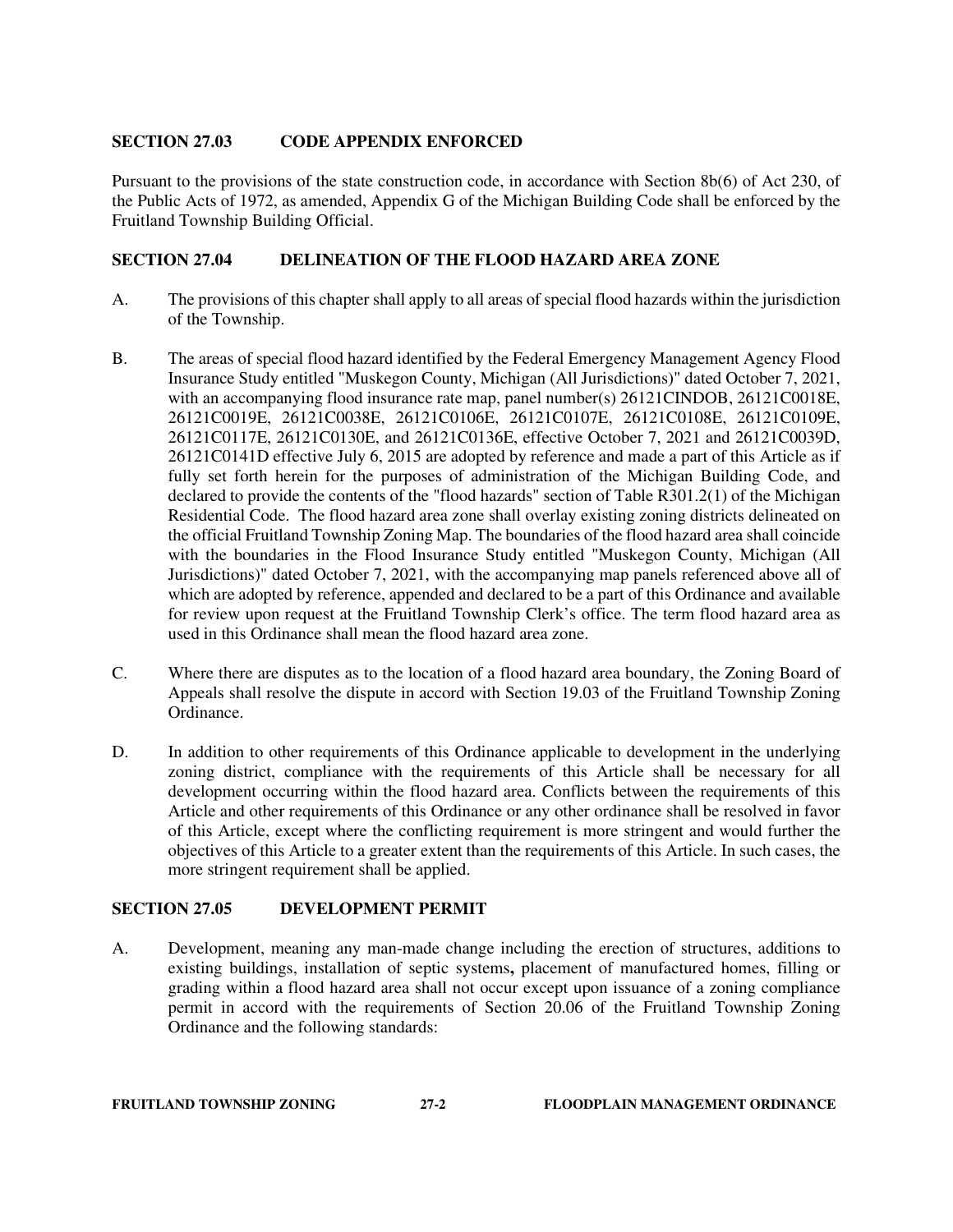- 1. The requirements of this Article shall be met;
- 2. The requirements of the underlying zoning district and applicable general provisions of this Ordinance must be met; and
- 3. All necessary development permits shall have been issued by appropriate federal, state and local authorities including a floodplain permit, approval, or letter of no authority from the Natural Resources and Environmental Protection Act (NREPA), 1994 PA 451. Where a development permit cannot be obtained prior to the issuance of a zoning compliance permit, a letter from the issuing agency indicating intent to issue contingent only upon proof of zoning compliance shall be acceptable.

# **SECTION 27.06 GENERAL STANDARDS FOR FLOOD HAZARD REDUCTION**

- A. All new construction and substantial improvements within a flood hazard area, including the placement of prefabricated buildings and manufactured homes, shall:
	- 1. Be designed and anchored to prevent flotation, collapse or lateral movement of the structure;
	- 2. Be constructed with materials and utility equipment resistant to flood damage; and
	- 3. Be constructed by methods and practices that minimize flood damage.
- B. All new and replacement water supply systems shall minimize or eliminate infiltration of flood waters into the systems.
- C. All new and replacement sanitary sewage systems shall minimize or eliminate infiltration of flood waters into the systems and discharges from systems into flood waters. On-site waste disposal systems shall be located to avoid impairment to the system or contamination from the system during flooding.
- D. All public utilities and facilities shall be designed, constructed, and located to minimize or eliminate flood damage.
- E. Adequate drainage shall be provided to reduce exposure to flood hazards.
- F. Compliance with the standards of this Section shall be certified by a registered professional engineer or architect.
- G. Land shall not be divided in a manner creating parcels or lots which cannot be used in conformance with the requirements of this Article.
- H. The flood carrying capacity of any altered or relocated watercourse not subject to federal or state regulations designed to ensure flood carrying capacity shall be maintained.
- I. Available flood hazard data from federal or state governments or other sources shall be reasonably utilized in meeting the standards of this Section. Data furnished by the Federal Insurance Administration shall take precedence over data from other sources.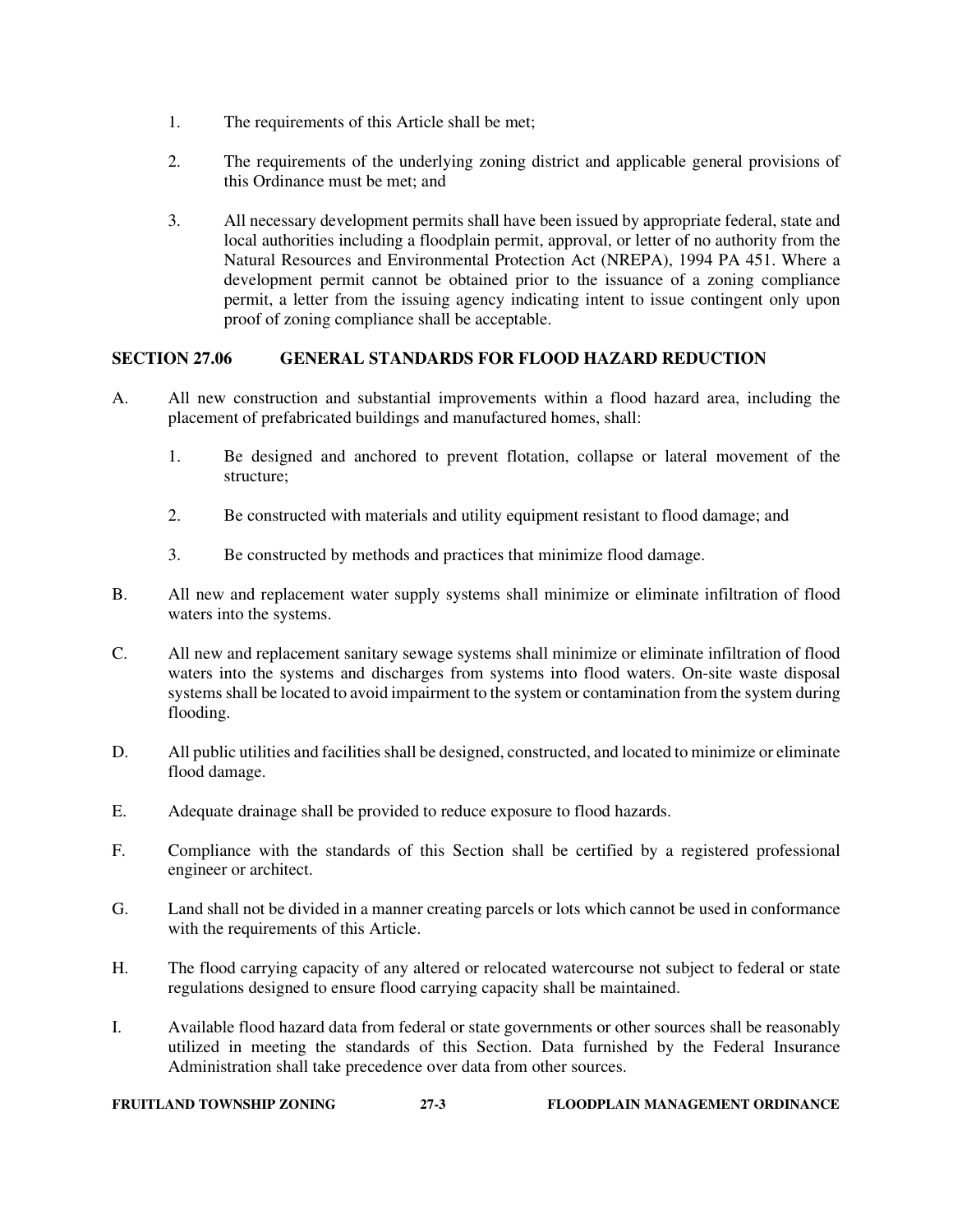# **SECTION 27.07 SPECIFIC BASE FLOOD ELEVATION STANDARDS**

- A. On the basis of the most recent available base flood elevation data the following standards shall apply in the flood hazard area:
	- 1. All new construction**,** substantial improvements and additions of residential structures shall have the lowest floor, including basement, elevated to a minimum of 1 foot above the base flood level.
- B. The most recent base flood elevation data received from the Federal Insurance Administration shall take precedence over data from other sources.

### **SECTION 27.08 MANUFACTURED HOME STANDARDS**

- A. All manufactured homes and additions shall be elevated a minimum of 1 foot above the base flood level and anchored to resist flotation, collapse or lateral movement by providing over-the-top and frame ties in accord with the following specifications:
	- 1. Over-the-top ties shall be provided at each of the four corners of the manufactured homes, with two additional ties per side at intermediate locations, except on manufactured homes less than fifty feet in length, one tie per side shall be required;
	- 2. Frame ties shall be provided at each corner of the home with five additional ties per side at intermediate points, except on manufactured homes less than fifty feet in length, four ties per side shall be required;
	- 3. All components of the anchoring system shall be capable of carrying a force of 4,800 pounds; and
	- 4. All additions to a manufactured home shall be similarly anchored.
- B. An evacuation plan indicating alternative vehicular access and escape routes shall be filed with Muskegon County Emergency Services for manufactured home parks and manufactured home subdivisions.
- C. Manufactured homes within zones A1-A30 on the Flood Insurance Rate Map shall be located in accord with the following standards:
	- 1. All manufactured homes shall be placed on stands or lots which are elevated on compacted fill or on pilings so that the lowest floor of the manufactured home will be 1 foot above the base flood level;
	- 2. Adequate surface drainage away from all structures and access for a manufactured home hauler shall be provided;
	- 3. In the instance of elevation on pilings, lots shall be large enough to permit steps; piling foundations shall be placed in stable soil no more than ten feet apart; and reinforcement shall be provided for piers more than six feet above ground level; and

| <b>FRUITLAND TOWNSHIP ZONING</b> |  | $27-4$ | <b>FLOODPLAIN MANAGEMENT ORDINANCE</b> |
|----------------------------------|--|--------|----------------------------------------|
|----------------------------------|--|--------|----------------------------------------|